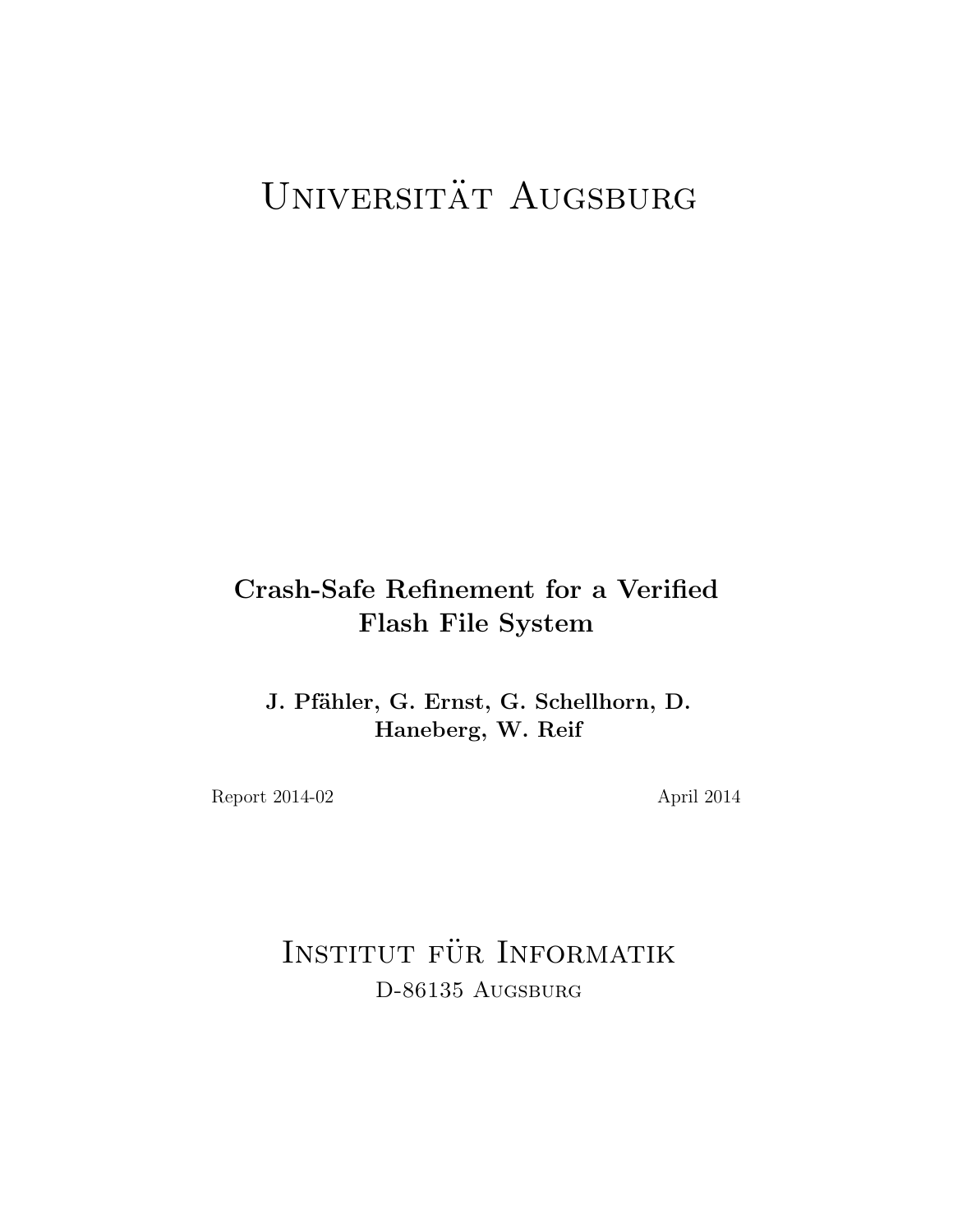Copyright  $\odot$  J. Pfähler, G. Ernst, G. Schellhorn, D. Haneberg, W. Reif  $\;$ Institut für Informatik Universität Augsburg D–86135 Augsburg, Germany http://www.Informatik.Uni-Augsburg.DE  $-$ all rights reserved  $-$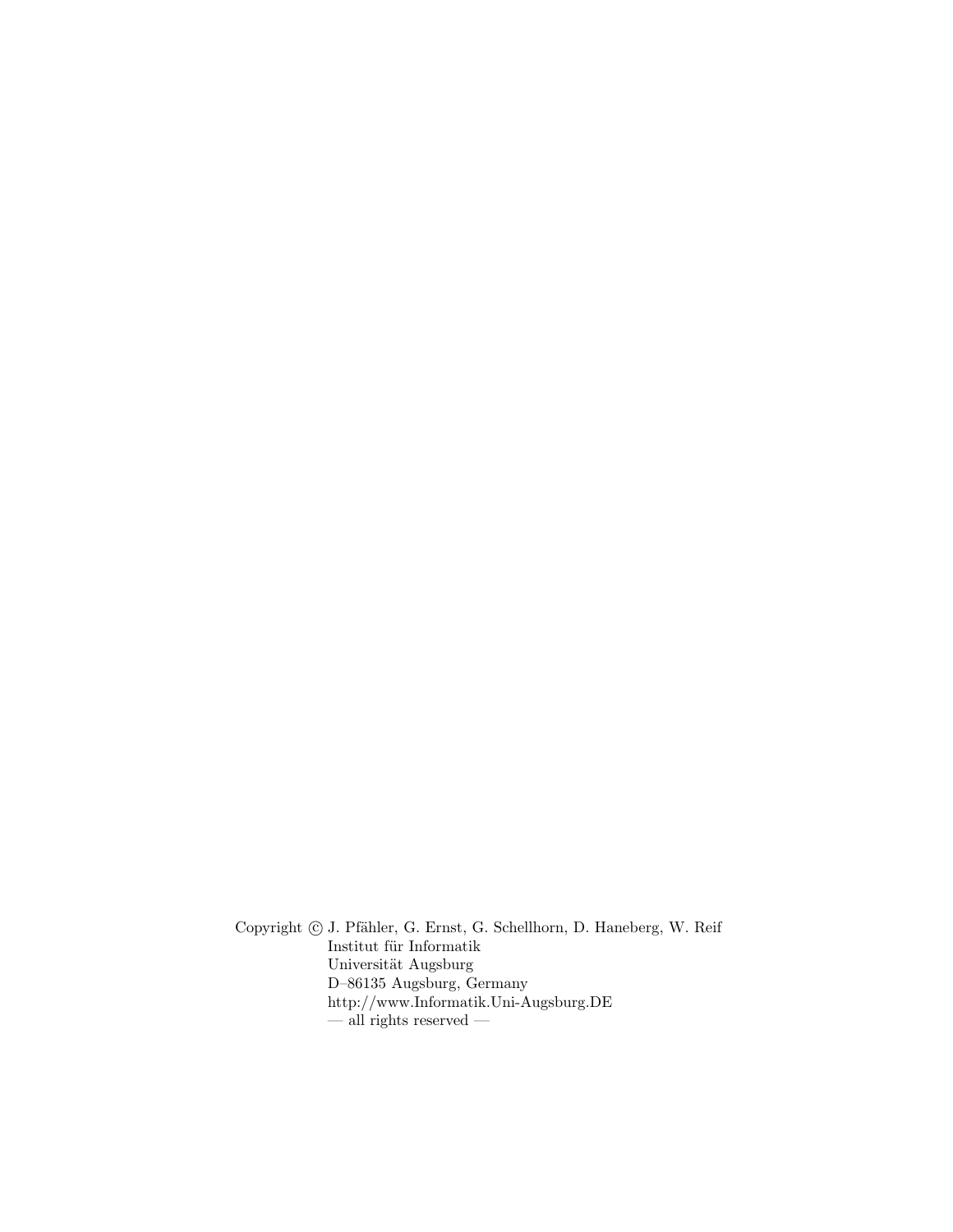### Crash-Safe Refinement for a Verified Flash File System

Jörg Pfähler, Gidon Ernst, Gerhard Schellhorn, Dominik Haneberg, and Wolfgang Reif

> Institute for Software & Systems Engineering University of Augsburg, Germany {joerg.pfaehler,ernst,schellhorn,haneberg,reif} @informatik.uni-augsburg.de

Abstract. This paper presents formal proof obligations for data refinement in the presence of unexpected crashes, notably due to a power failure. The work is part of our effort to construct a verified file system for flash memory. We apply the theory to one of the components in the flash file system, namely the erase block management layer. We show its functional correctness with respect to a high-level specification. We prove that the system can always recover from power loss to a desired state. We observe two simplifications that greatly reduce the proof effort for crashes in practice. Proofs are mechanized in the theorem prover KIV.

Keywords: Flash File System, Specification, Refinement, Wear-Leveling, Power Failure, KIV

#### 1 Introduction

Flaws in the design and implementation of file systems already lead to serious problems in mission-critical systems. A prominent example is the Mars Exploration Rover Spirit [\[21\]](#page-16-0) that got stuck in a reset cycle. In 2013, the Mars Rover Curiosity also had a bug in its file system implementation, that triggered an automatic switch to safe mode. The first incident prompted a proposal to verify a file system for flash memory [\[17,](#page-16-1)[10\]](#page-16-2) as a small step towards Hoare's Grand Challenge [\[14\]](#page-16-3). We are developing such a verified flash file system (FFS) as an implementation of the POSIX file system interface [\[27,](#page-16-4)[8\]](#page-15-0).

Flash file systems differ from traditional ones as the hardware doesn't support overwriting data in-place (in contrast to magnetic disks). In our approach, we follow the design of UBIFS [\[16\]](#page-16-5). It is part of the Linux kernel and implements state-of-the-art strategies to deal with the characteristics of flash memory.

In order to tackle the complexity of the verification of an entire file system implementation, we refine a top-level abstract POSIX specification in several steps down to an implementation. Figure [1](#page-3-0) shows the high-level structure of the project. There are four conceptual layers. Each consists of one or more subcomponents, which are modeled with different degrees of abstraction. At the toplevel is a specification of the functional correctness requirements. At the bottom is a driver interface model that encodes our assumptions about the hardware.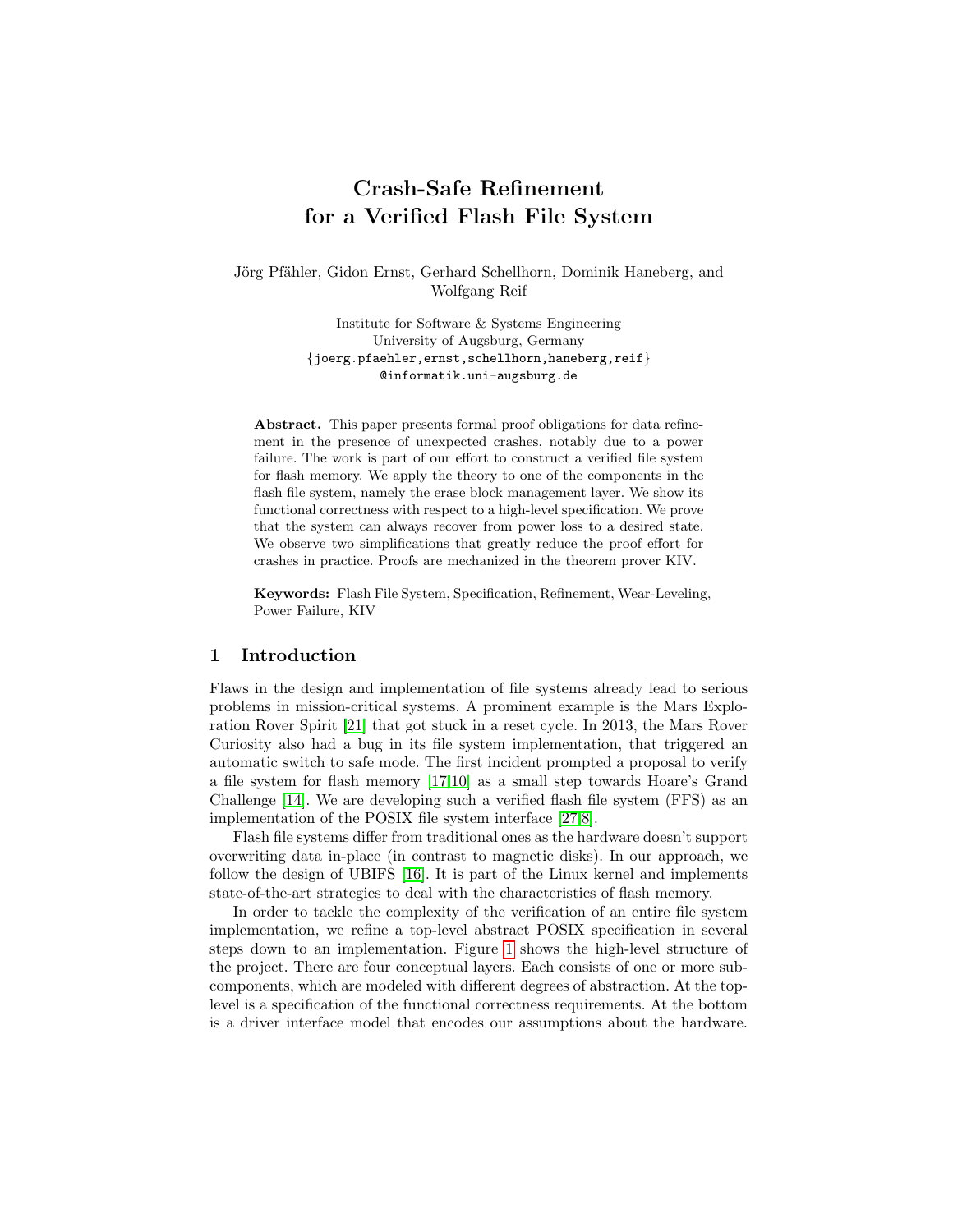The file system implementation in between relies on a separate layer, the Erase Block Management, to provide advanced features on top of the hardware interface.

Besides functional correctness, it is of great interest that the file system can deal with unexpected powerfailures anytime during the run of an operation. Concretely, "crash-safety" means that whenever an operation is aborted in an intermediate state, a special recovery operation can reconstruct a state sufficiently sim<span id="page-3-0"></span>Filesystem Implementation Eraseblock Management Flash Hardware (Driver) System Interface (POSIX)

#### Fig. 1: FFS Layers

ilar to the pre- resp. post-state of the operation. In particular, consistency of on-flash data structures must be preserved, and no previously written data may be lost. The contributions of this paper are:

- We develop an extension of *data refinement* [\[13\]](#page-16-6) that supports the analysis of power-failures. Briefly, possible effects of power-loss and subsequent reconstruction of the state are defined by an abstract crash specification and recovery operation, which allows us for example to specify to which extent crashes must be handled transparently by the implementation. In addition to the normal simulation proof obligations the theory requires one to show similar commutations for each intermediate state.
- We apply the theory to the Erase Block Management layer presented in our previous work [\[20\]](#page-16-7). For this particular application we observe that the intermediate states of the flash memory are actually a subset of the final states of normal runs, due to the way nondeterministic hardware errors are handled. Therefore, for the verification a standard big-step approach is sufficient.
- We formalize the conditions for this reduction and we expect that the same reduction can be applied uniformly to the analysis of crash-safety of all refinements in our project.
- The verification can be modularized further, resulting in a single additional proof obligation for the recovery operation. This is a considerable simplification over the general case.

The theory furthermore applies to a larger class of problems where programs are aborted in response to external events, for example signals sent by the UNIX kill command, Java's (unsafe) Thread.stop method and unchecked exceptions.

The paper has three main parts, describing the application domain in Sec. [2,](#page-3-1) the crash-safe data refinement theory in Sec. [3,](#page-8-0) and invariants and the refinement proofs in Sec. [4.](#page-12-0) We compare to related work and draw conclusions in Sec. [5.](#page-14-0)

#### <span id="page-3-1"></span>2 Background

This section explains the purpose of Erase Block Management (EBM) and briefly shows the formal models that are related to this layer. Namely, we describe the implementation in Sections [2.1](#page-4-0) to [2.3](#page-7-0) and the specification in Sec. [2.4.](#page-8-1) These correspond to the "concrete" resp. "abstract" data types CDT and ADT in terms of data refinement. The models are inspired by the Unsorted Block Image (UBI) [\[12\]](#page-16-8) layer of UBIFS and the Memory Technology Device (MTD) layer of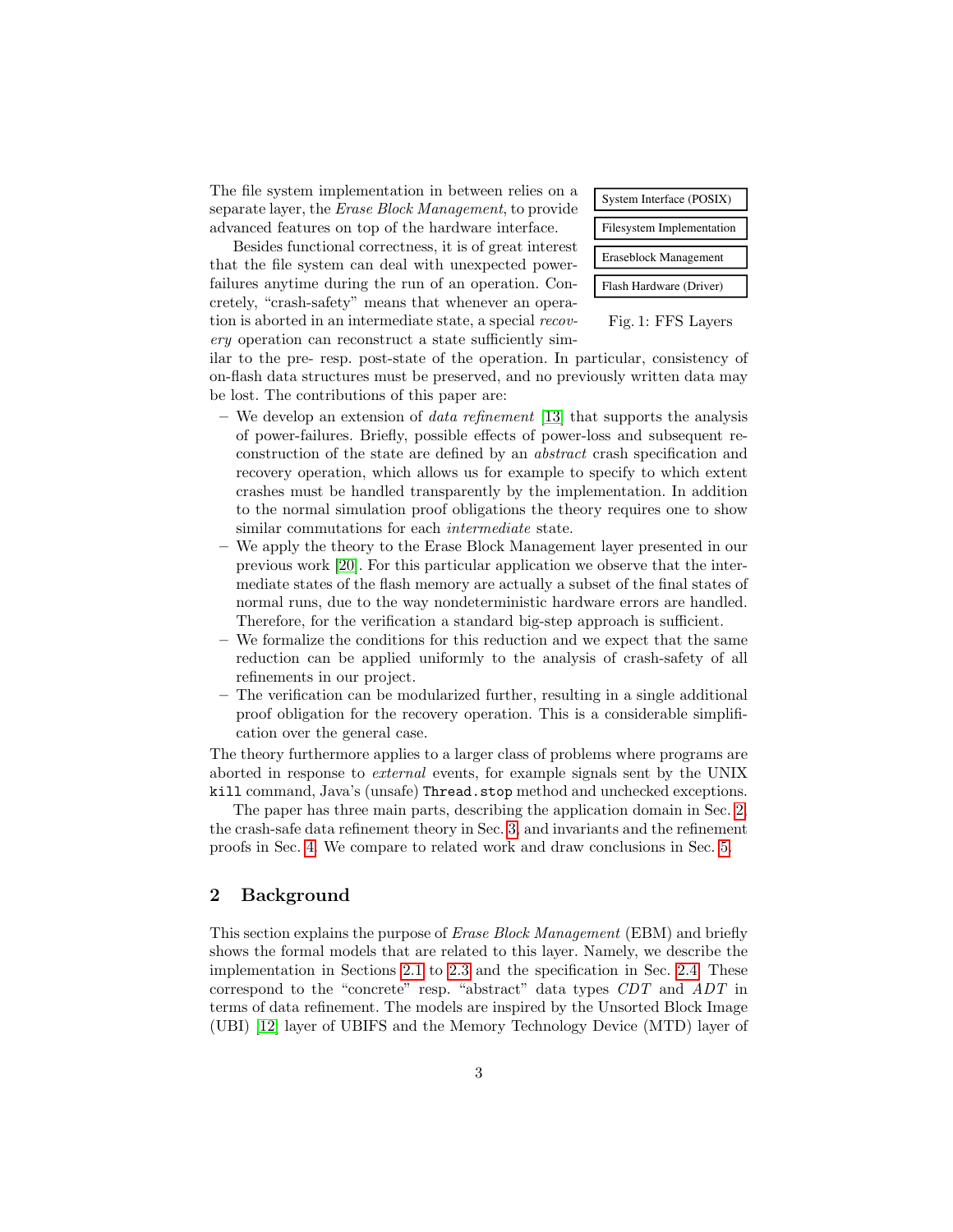Linux. An in-depth description of the models can be found in [\[20\]](#page-16-7). All models and proofs are browsable online [\[19\]](#page-16-9).

Our specification language is based on Abstract State Machines [\[3\]](#page-15-1) (ASMs). We use algebraic specifications to axiomatize data types, and the weakest-precondition calculus implemented in KIV [\[22\]](#page-16-10) to verify properties. ASMs maintain a state as a vector of logical variables that store algebraically defined data structures. Operations are defined by abstract programs ("rules" in ASM terminology), featuring parallel (function) assignments, conditionals, loops, recursive procedures, and also nondeterministic choice.

To study crashes, we distinguish between state held in volatile memory (denoted by RAM state subsequently) and state stored on the flash device (flash state). Conceptually, all information in RAM is lost during a crash. We assume that the flash state is unaltered by crashes.

#### <span id="page-4-0"></span>2.1 Flash Hardware

Flash memory is physically partitioned into blocks, each consisting of pages that can be empty or programmed with data. There are three main operations: 1. Read a consecutive part of a block, possibly across page boundaries. Empty

pages yield default values, typically bytes 0xFF.

2. Write/Program data to a whole page that was previously empty. There may be an additional constraint that pages in a block must be written in order [\[9,](#page-16-11)[7\]](#page-15-2). 3. Erase a whole block, i.e., empty all of its pages. This operation enables reuse of memory, though it comes at considerable costs: Erasing is slow and physically degrades the memory. The number of erase cycles until a block breaks down is thus limited—typically between  $10^4$  and  $10^6$ . Such broken blocks are called *bad*.

In practice, flash memory exhibits nondeterministic errors. A failed access does not mean that a block is ultimately unusable. The file system may retry an operation several times or backup the data to a different block after a failed write, since a block may work perfectly again after one erase cycle. Once the file system determines a block as broken, it can set a hardware-supported bad-block marker to prevent further use of the block.

We formalize flash memory in our hardware model as an array of *physical* erase blocks (PEBs) stored in the state variable pebs. It is the only persistent variable in our models on this level of abstraction.

```
flash state pebs : Array\langle Peb \rangle where
data Peb = peb(data : Array_{PER\,\,SIZE}} \langle Byte\rangle, \texttt{fill} : \mathbb{N}, \texttt{bad} : \mathbb{B})
```
Peb is an algebraic data type with one constructor, peb. It contains the block's data as an array data of bytes of uniform length PEB SIZE. The page-aligned counter fill denotes how many bytes have been written to data, subsequent bytes are empty. Subdivision into pages is represented implicitly.

The operations that model the interface to the hardware are defined by ASM rules (abstract programs) that modify the flash state pebs. Nondeterministic errors are incorporated into each operation: Either the modification of flash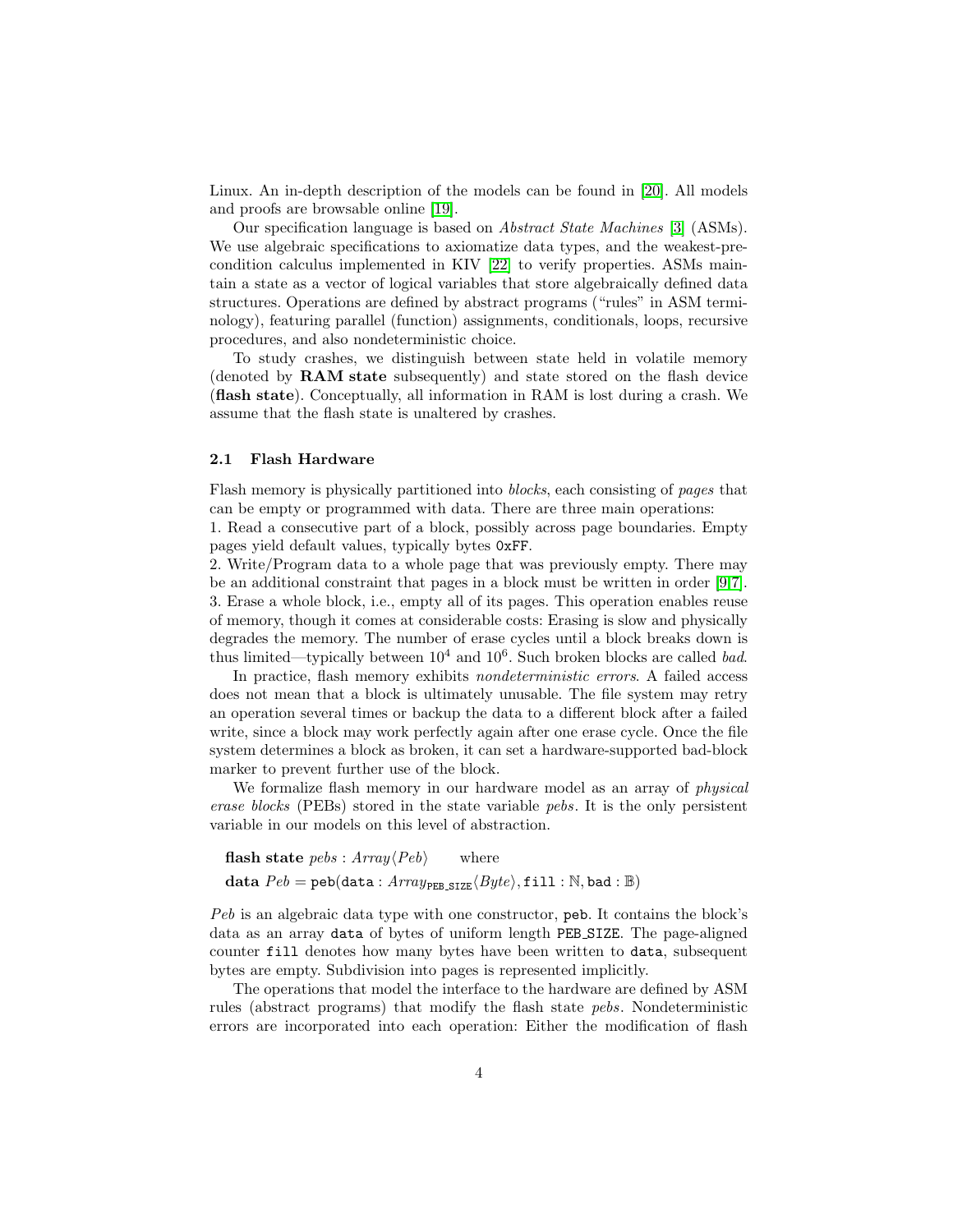```
mtd erase(n; err)\{ \text{pels}[n] \coloneqq \text{peb}(\text{EMPTY\_PEB}, 0, \text{false}), \}err \coloneqq ESUCCESS \}or \{err := EIO\}mtd\_markbad(n; err)\{ \ pebs[n].bad := true,err \coloneqq ESUCCESS \}or \{err := EIO\}Fig. 2: Hardware operations (MTD)
                                                   erase(l, v)for e \in \text{eraseq} do
                                                     if e.lebref = (v, l) then
                                                       eraseq -elet ec = \frac{1}{s} get erase counter
                                                       in mtd-erase(e.pnum; err)
                                                           mtd-write ec(e.pnum, ec + 1; err)if err \neq ESUCCESS
                                                           then mtd\_markbad(e.pnum; err)Fig. 3: Synchronous erase (EBM)
```
memory is successful, or there is an EIO error and the flash state is *unmodified*. In the full model, this assumption is relaxed by permitting certain kinds of data corruptions as long as they can be recognized, e.g., by checksums.

As an example, Fig. [2](#page-5-0) shows the ASM rule to erase physical block number  $n$ , and the rule to mark a block as bad. We assume that flash (MTD) operations can be viewed as atomic state transitions, consequently, the model updates  $pebs[n]$ by a single assignment in each operation.

#### <span id="page-5-1"></span>2.2 Logical and Physical Blocks

The Erase Block Management layer provides an abstraction of flash memory based on logical erase blocks (LEBs) instead of physical ones. The primary task of the EBM is therefore to maintain a mapping from logical to physical blocks.

Several advanced features can be implemented with such a mapping. For example, bad blocks can be hidden from upper layers. More importantly, the EBM layer can transparently migrate a logical block to a different physical location. This enables wear-leveling, a method to distribute erase cycles evenly between physical blocks to prolong the hardware's lifetime. The basis for wear-leveling is an atomic write of a whole logical block, which breaks down to multiple physical writes internally. This operation is useful for applications, too.

Another benefit is that erasing of blocks (which is slow) can be performed asynchronously in the background (called unmapping). An application may thus reuse a logical block directly after an erase request, even before the corresponding physical erase has been performed. Finally, several volumes (i.e., partitions) on one device can trivially be supported. In summary, the EBM operations are read, write, map (allocate), unmap (asynchronous), erase (synchronous, see below).

The forward mapping from logical blocks to physical ones is kept in RAM, given for each volume  $v : V$  as an array indexed by logical block numbers:

**RAM** state  $vols : \mathbb{V} \rightarrow Array\langle PebRef \rangle$  where type  $PebRef = N +$ unmapped

Figure [4](#page-6-0) shows the logical view of the device at the top with consecutive blocks numbered  $0, 1, \ldots$ , and the physical device at the bottom. Bold arrows denote which physical block is allocated for a logical one. For example, logical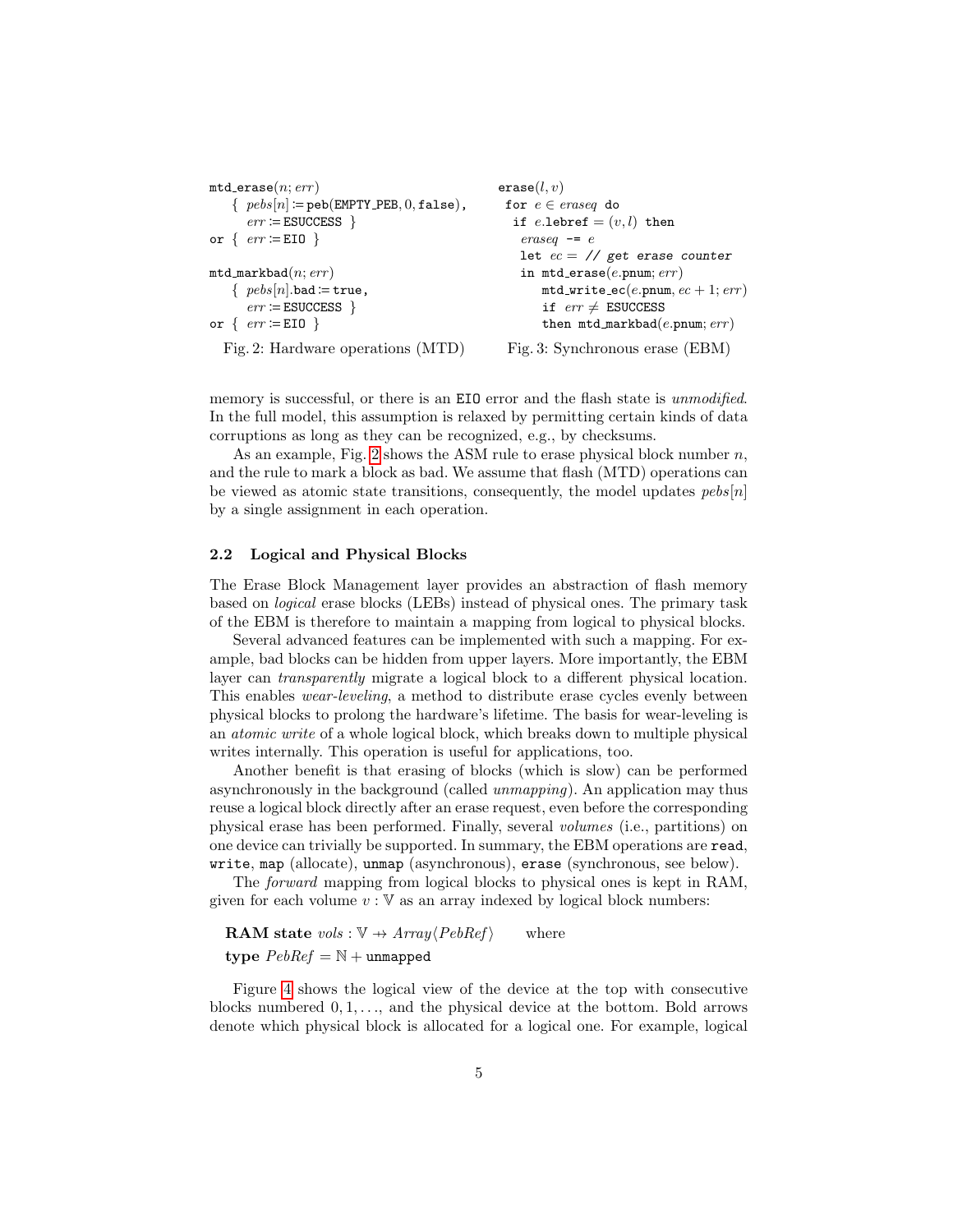<span id="page-6-0"></span>

Fig. 4: Mapping of logical blocks to physical ones Fig. 5: Layout of a PEB

block 0 is mapped to 1, and logical blocks 1, 2 are unallocated, and we would have  $vols[v] = [1, \text{unmapped}, \text{unmapped}, \ldots]$  for some volume v.

An inverse mapping (displayed by thin arrows) is stored on flash in the grey headers of physical blocks. The in-memory representation of the forward mapping is initially built during system startup (resp. recovery).

A logical block that has no associated physical one (such as the dashed blocks 1 and 2) is implicitly empty, i.e., it has previously been erased. As soon as a write to such a block occurs, a new PEB is allocated and the mapping is extended in both directions.

Note that the stored inverse mapping need not to be injective (as suggested by PEB 0 and 1 in Fig. [4\)](#page-6-0). The recovery algorithm scans the headers of all physical blocks and resolves such ambiguities by sequence numbers. For example, the inverse mapping from PEB 0 (to LEB 0) has sequence number 21, which is lower than the sequence number 42 of PEB 1.

In summary, physical blocks can have the following states. En-passant we introduce several critical invariants of the erase block management layer.

- Mapped PEBs, such as block 1, have a valid header with an inverse mapping. Their respective sequence number is the highest among all PEBs with the same inverse mapping. These blocks are the only ones referred to by the forward mapping vols in RAM.
- Obsolete blocks, such as block 0, have a valid header, however, there is another PEB with a higher sequence number. Such blocks are not mapped and are scheduled for erase.
- Pending obsolete blocks have a valid header, however, in contrast to truly obsolete blocks they have the highest sequence number but are not referred to by vols. These blocks were recently asynchronously erased but the corresponding physical erase has not occurred yet. Pending obsolete blocks are remapped by the recovery operation, as described in Sec. [2.3.](#page-7-0)
- Available blocks, such as block 2, do not store an inverse mapping and can be allocated.
- Invalid blocks, such as block 3, contain partially written data of a failed atomic update. In order to recognize partial writes, a checksum (of the relevant prefix of the block) is stored as well. These blocks are never mapped and must be scheduled for erase, too.
- Bad blocks are not allocated and their content is ignored.

Pending obsolete blocks are an artefact that could be prevented with difficulty and additional flash state only. Our EBM implementation refrains from the extra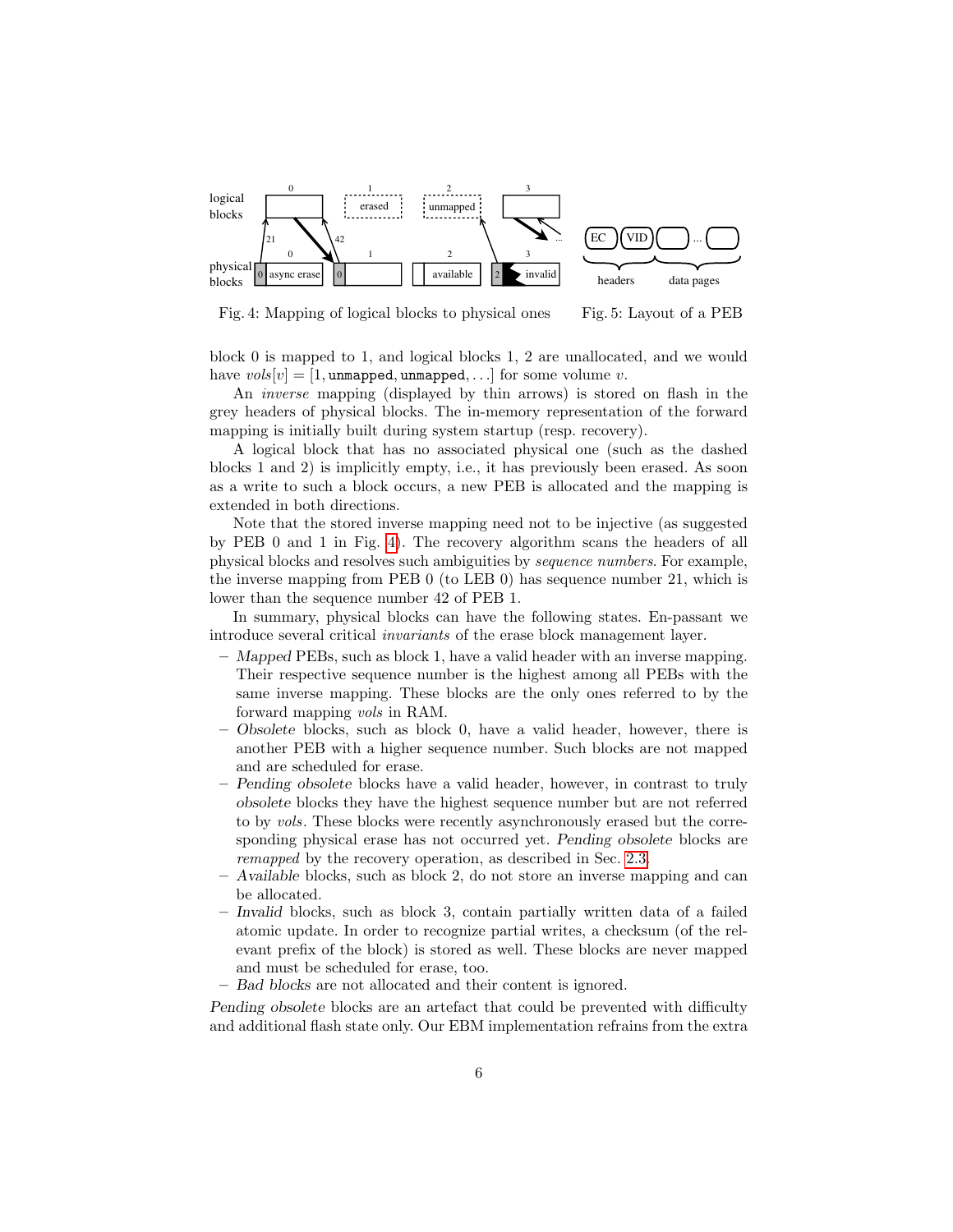```
recover(pebs; vols, eraseq)
 sgn : \mathbb{V} \times \mathbb{N} \rightarrow \mathbb{N}for i = 1...p e b s.length do
  let peb = pebs[i] in
   if peb.\text{bad} then ...
   else if peb. isavailable then \dotselse let v = peb.vol, l = peb.leb inif peb.isinvalid then eraseq \text{+= } eq\text{-entry}(i, none)else if peb.\text{sqn} < sqn(v, l) then \text{eraseq} \text{+= eq-entry}(i,(v, l)) // obsolete
     else // peb \in \{mapped, pending, obsolete\}, previous PEB obsolete
      { eraseq += eq-entry(vols[v][l], (v, l)); vols[v][l] := i; sqn(v, l) := peb \cdot sqn }
```
Fig. 6: Recovery from Crashes (conceptually)

effort. Instead, the problem is pushed into the application (which is not a problem in practice). Alternatively, a less efficient synchronous erase can be used, which disposes of all pending blocks for a given mapping.

Fig. [5](#page-6-0) shows the layout of a PEB. The first two pages store two headers. The remaining pages store application data. The first page contains an erase counter (EC) associated with the physical block. The second page of allocated PEBs contains the inverse mapping (thin arrows in Fig. [4\)](#page-6-0) in the volume identifier header (VID). Two headers are necessary, because every PEB stores an erase counter, but only once a PEB is allocated an inverse mapping is required.

Both kinds of obsolete blocks are kept in the erase queue. It is used to assign work to the corresponding background operation. For synchronous erasure of one LEB  $(v, l) \in V \times N$  it is necessary to locate all PEBs that belonged to  $(v, l)$ . To easily locate them without reading from flash, each entry of the queue caches the inverse mapping stored in the corresponding PEB.

| <b>RAM</b> state eraseq: $Seq\langle EraseqEntry\rangle$ | where |
|----------------------------------------------------------|-------|
| data $EraseqEntry = eq-entry(pnum : N, 1ebref : LebRef)$ |       |
| type $LebRef =$ none $+ \mathbb{V} \times \mathbb{N}$    |       |

The ASM rule for synchronous erasure is shown in Fig. [3.](#page-5-0) All relevant entries in the erase queue are erased and a new EC header is written. If an error occurs, the block is marked as bad. The actual model performs several retries, which is omitted here. Note that this operation inherits from the failure cases of the MTD operations that there is a run that doesn't modify the flash state. We will need such runs in Sec. [3.4.](#page-10-0)

#### <span id="page-7-0"></span>2.3 Recovery

Recovery rebuilds the RAM state from flash after a crash. Fig. [6](#page-7-1) shows conceptually how the recovery operation works. The actual implementation calls flash operations instead of directly using selectors on PEBs. It scans the headers of every physical block and incrementally rebuilds the mapping table vols. The sequence number of the most recent mapping encountered during the scan is cached. For each physical block it is determined in which state according to the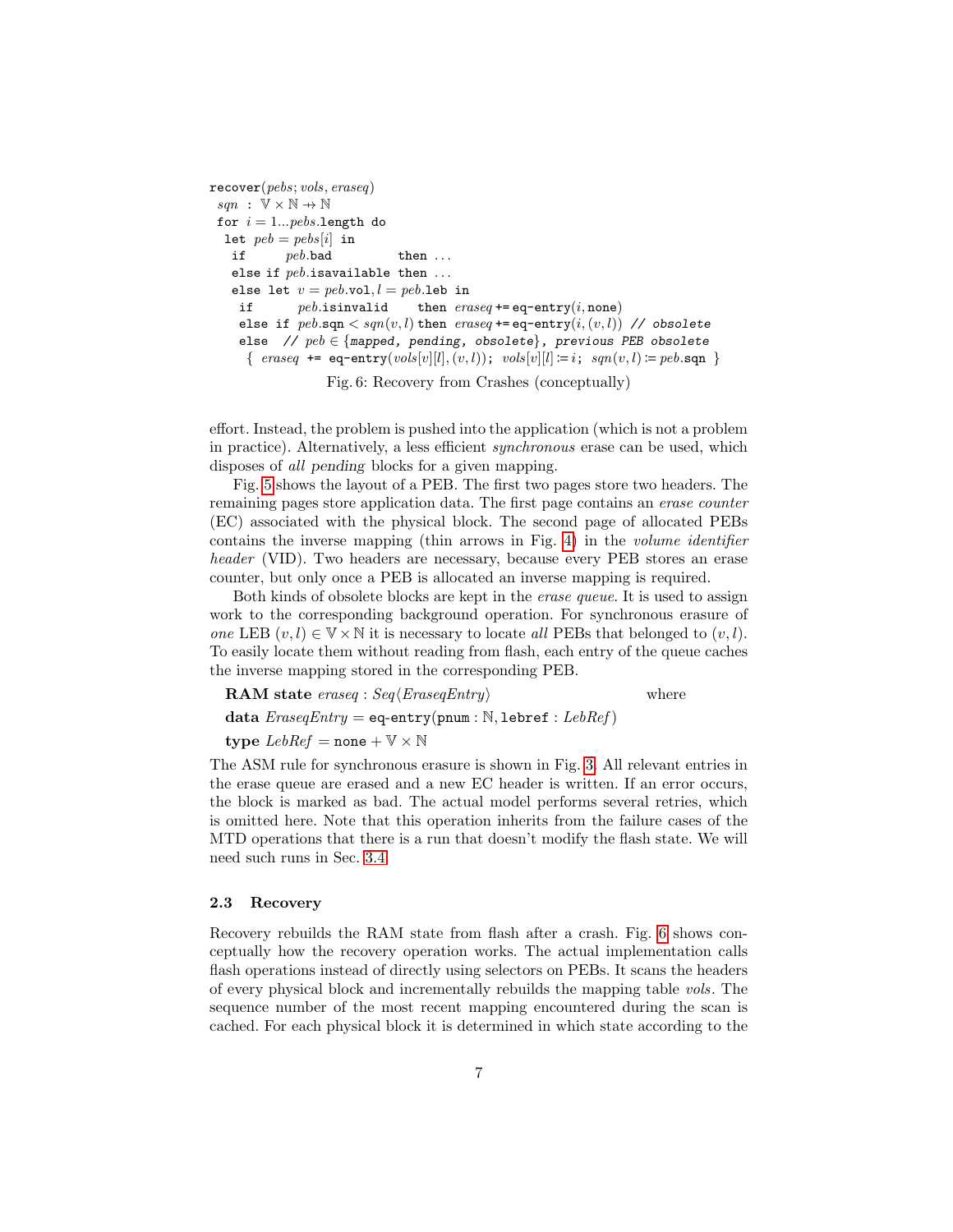classification of Sec. [2.2](#page-5-1) it is, taking into consideration the mappings (and their sequence numbers) that were already seen. Obsolete blocks may be mapped temporarily until the block with the higher sequence number is encountered. Pending obsolete blocks can not be distinguished from mapped blocks and are therefore also mapped.

#### <span id="page-8-1"></span>2.4 The Specification

The specification of the Erase Block Management layer is designed to be as simple as possible. Its state collapses the in-RAM mapping and the contents of a LEB into one data structure avols.

state  $avols : \mathbb{V} \rightarrow Array\langle Leb \rangle$  where data  $Leb = \text{mapped}(data:Array_{LEB\_SIZE}\langle Byte\rangle, \text{fill}: \mathbb{N}) |$  unmapped | erased

The operations are specified as an atomic modification of the state. Asynchronous and synchronous erasure for example just set the given LEB to unmapped resp. erased. The limitation to sequential writes is achieved by the precondition that the offset of every write must be above fill.

The distinction between unmapped and erased is introduced to specify the effects of a crash and subsequent recovery (which is complex in the implementation) as simple as possible:

```
abstract\_recover(avols)choose avols' with avols \subseteq avols' in
   avols := avols'
```
Informally, the relation  $\subseteq$  says that the state afterwards has "more information" than before. More formally, the same volumes are present in both states and have the same size. The only difference between the states is that LEBs that were unmapped in *avols*, may be arbitrary in *avols'*. This captures the effect that pending obsolete blocks may reappear during the recovery.

#### <span id="page-8-0"></span>3 Crash-Safe Refinement

This section reviews standard data refinement and introduces the notation for program semantics. In Sec. [3.3](#page-9-0) we present the theoretical contribution: an extension of data refinement for the analysis of crash-safety. The immediate proof obligations for (forward) simulation of crashing operations consider all intermediate states of both the abstract and concrete run. The proof effort can be reduced in practice, and we present an approach to do so in Sec. [3.4.](#page-10-0)

#### <span id="page-8-2"></span>3.1 Data Refinement

Data refinement [\[13,](#page-16-6)[6\]](#page-15-3) is a formal theory that permits substitution of an *abstract* data type ADT (the specification) by a concrete (refined) version CDT (the implementation). CDT "refines"  $ADT$ , written  $CDT \sqsubseteq ADT$ , if the two cannot be distinguished just by invoking sequences of operations.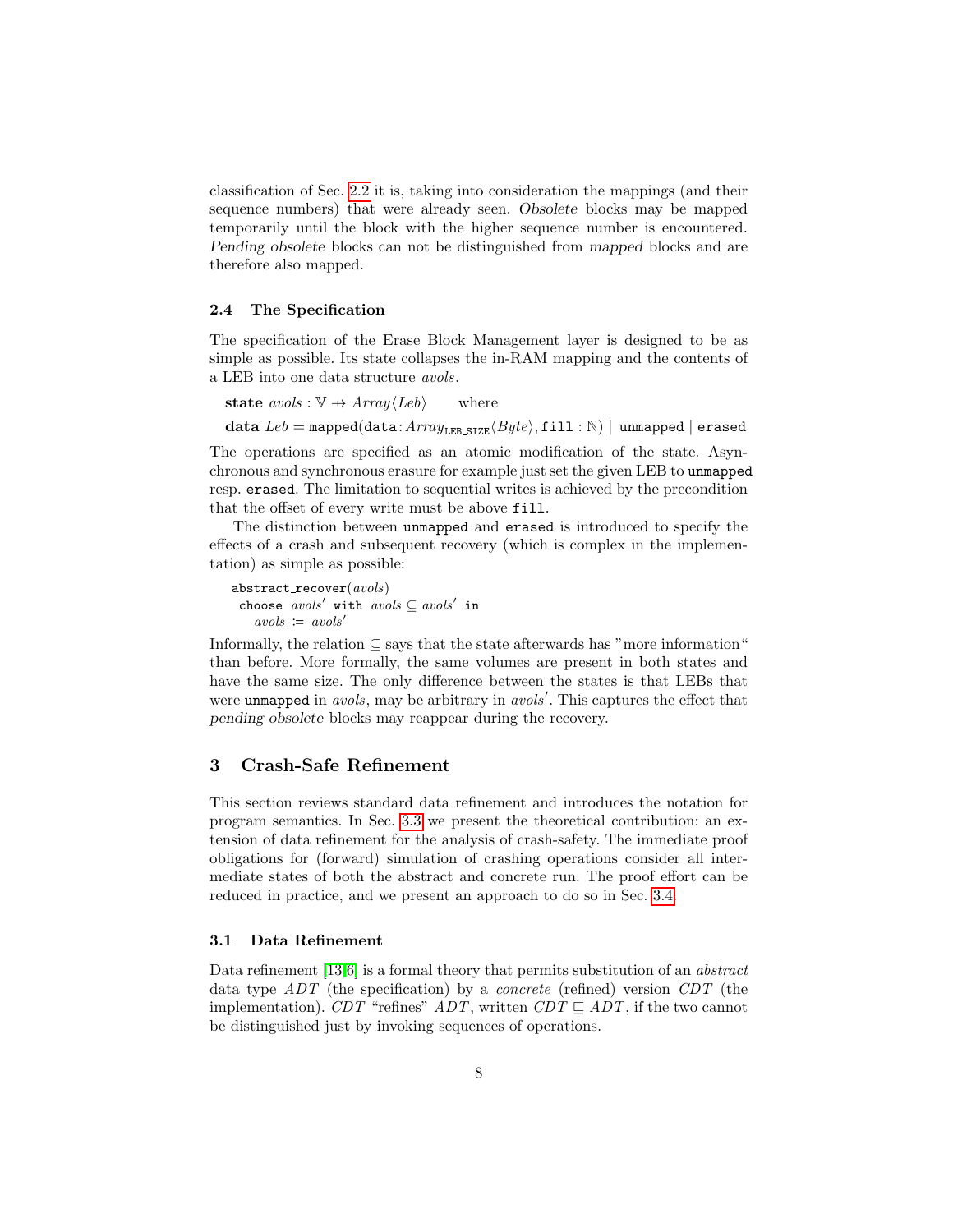Formally, a data type  $DT = (S,Init, Fin, (Op<sub>i</sub>)<sub>i \in I</sub>)$  defines the space S of its values, initialization  $Init \subseteq G \times S$ , finalization  $Fin \subseteq S \times G$  (for some global state G), and a family of operations  $Op_i \subseteq S \times S$  indexed by a set of names I.

A concrete data type  $CDT = (CS, Chit, CFin, (COp<sub>i</sub>)<sub>i \in I</sub>)$  refines an abstract data type  $ADT = (AS, AInit, AFin, (AOp<sub>i</sub>)<sub>i \in I</sub>)$  iff for all sequences of indices  $is = i_1, \ldots, i_n \in I^*$ :

CInit  ${}_{9}^{6} \, COp_{is} \, {}_{9}^{6} \, CFin \subseteq Ahnit \, {}_{9}^{6} \, AOp_{is} \, {}_{9}^{6} \, AFin$  (1) where  $\S$  denotes relational composition and  $Op_{i_1,\ldots,i_n} := Op_{i_1} \S \ldots \S Op_{i_n}$ .

Refinement can be proved per operation by forward simulation with a simulation relation  $R \subseteq AS \times CS$  that has the following properties:

<span id="page-9-2"></span>

| initialization | $CInit \subseteq AInit \otimes R$                                                                  |     |
|----------------|----------------------------------------------------------------------------------------------------|-----|
| correctness    | $R_{\frac{8}{9}}\text{COp}_i \subseteq \text{AOp}_i \, {}_{\frac{8}{9}}\text{R}$ for all $i \in I$ | (2) |
| finalization   | $R S \circ C\!\operatorname{Fin} \subseteq AF\!\operatorname{in}$                                  |     |

#### 3.2 Semantics

A data type specification  $(S,Init, Fin, (P_i)_{i \in I})$  is similar to a data type, but the operations are given as programs (corresponding to ASM rules in this work).

Such a specification induces a data type  $DT = (S,Init, Fin, (Op<sub>i</sub>)<sub>i \in I</sub>)$  where operation  $Op_i$  is defined in terms of the semantics of program  $P_i$ . To reason about intermediate steps later on in Sec. [3.3,](#page-9-0) we base this work on a small step semantics with atomic steps  $\langle p, \sigma \rangle \rightarrow \langle p', \sigma' \rangle$  of program p from state  $\sigma$  to  $\sigma'$  with remaining program  $p'$ . Atomic steps are for example assignments and evaluation of conditionals.

 $Op_i$  is simply the pairs of states that are produced by terminating runs<sup>[1](#page-9-1)</sup> of  $P_i$ , i.e, any number of steps of  $P_i$  terminating with empty remaining program  $\epsilon$ :

$$
Op_i := \{(\sigma, \sigma') \mid \langle \mathtt{P}_i, \sigma \rangle \mathop{\rightarrow}^* \langle \epsilon, \sigma' \rangle\}
$$

A standard definition of  $\rightarrow$  can be found in [\[1\]](#page-15-4). In KIV, we actually use the more elaborate trace-based semantics of RGITL [\[24\]](#page-16-12), which also supports concurrent reasoning. The semantics of control-state ASMs [\[3\]](#page-15-1) is adequate, too. Note that for simplicity we assume local variables, input/output, and call stacks to be part of S. For information on the use of ASMs for refinement see [\[2,](#page-15-5)[23\]](#page-16-13).

As a special case, we consider all *flash operations* as atomic steps, since their effect occurs atomically. For example, the trace of  $P \equiv$  erase shown in Fig. [3](#page-5-0) interleaves 1) steps that assign to RAM variables only and 2) MTD operations.

#### <span id="page-9-0"></span>3.3 Extension to Crashes

A data type specification with crash behavior is a tuple

 $(S,Init, Fin, (P<sub>i</sub>)<sub>i∈I</sub>, Crash, Recovery)$ 

with state space S, initialization Init and finalization Fin, where programs  $P_i$ define the operations, similar to an ordinary data type specification in Sec. [3.1.](#page-8-2)

<span id="page-9-1"></span><sup>1</sup> This relational view is sufficient here and in the rest of the paper, since we prove that all programs terminate, i.e.,  $wp(p, true)$ , liftings with  $\perp$  are thus unnecessary.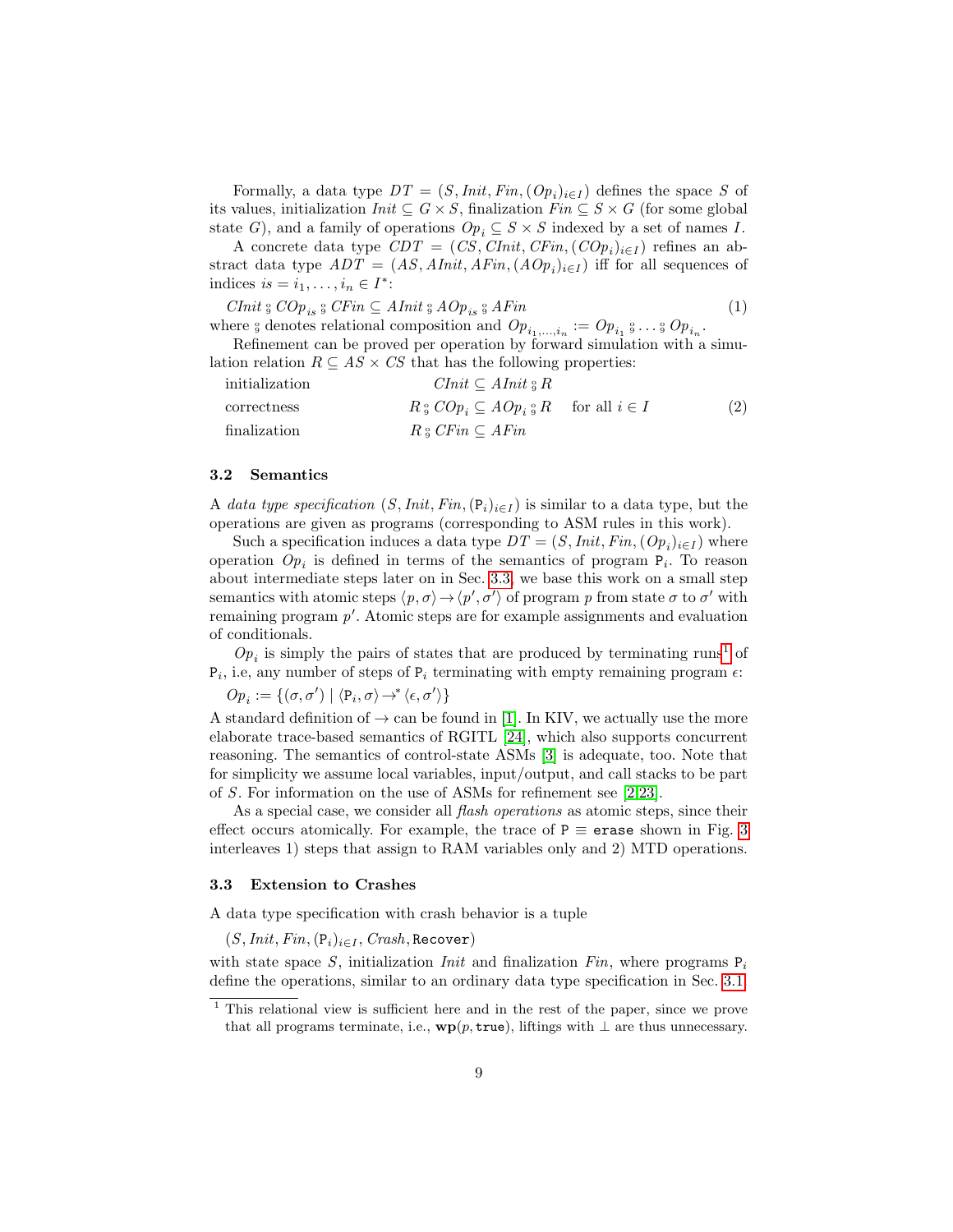The relation  $Crash \subseteq S \times S$  specifies the effect of a crash. Intuitively, its purpose is to remove from the current state all information stored in volatile memory (RAM). In particular, we assume that the output of a crashed operation is lost.

Recovery is implemented by the program Recover, which must be called after a crash (and only then) and before any subsequent operation on the data type. The behavior observed by a program using the data type is therefore that either a call to an operation is executed normally (and may or may not terminate) or an operation is interrupted in an intermediate state immediately followed by the effects of a crash and subsequent recovery.

The data type  $DT_{\xi}$  specified by  $(S,Init, Fin, (P_i)_{i \in I}, Crash, \text{Recover})$  is defined in terms of two semantics for its operations. Normal runs of an operation  $Op<sub>i</sub>$  are defined as usual

$$
Op_i := \{ (\sigma, \sigma') \mid \langle P_i, \sigma \rangle \to^* \langle \epsilon, \sigma' \rangle \} \quad \text{and} \quad (3)
$$
  
Recover :=  $\{ (\sigma, \sigma') \mid \langle \text{Recover}, \sigma \rangle \to^* \langle \epsilon, \sigma' \rangle \}$ 

Crashed runs  $Op_{i\ell} \subseteq S \times S$  execute program  $P_i$  only partially, followed by the crash and a complete<sup>[2](#page-10-1)</sup> execution of the recovery operation:

$$
Op_{i\,j} := \{ (\sigma, \sigma') \mid \exists p. \langle P_i, \sigma \rangle \rightarrow^* \langle p, \sigma' \rangle \} \text{ s } Crash \text{ s } Recover \tag{4}
$$

Observable indices of the data type  $DT_i$  are therefore  $I_i := I \cup \{i_i | i \in I\}$ and the runs produced by a program using the data type can then be characterized by *Init*  ${}_{9}^{9}$  *Op*<sub>is{</sub>  ${}_{9}^{9}$ *Fin* with  $is_{j} \in I_{j}^{*}$ . ¥.

Definition 1 (Data types with crash behavior). A data type specification  $(S,Init, Fin, (P_i)_{i \in I}, Crash, Recover)$  with crash behavior induces a standard data type  $DT<sub>i</sub>$  as follows

<span id="page-10-4"></span><span id="page-10-3"></span><span id="page-10-2"></span>
$$
DT_{\xi} := (S,Init, Fin, (Op_i)_{i \in I_{\xi}})
$$

From this embedding all properties of standard data refinement hold. Specifically, it is possible to prove a refinement  $CDT_f \subseteq ADT_f$  by a forward simulation  $R \subseteq AS \times CS$  satisfying [\(2\)](#page-9-2) and the additional condition

correctness wrt. crashes  ${}_{9}^{9} \, COp_{i\,i} \subseteq AOp_{i\,i} \, {}_{9}^{9} \, R \quad \text{ for all } i \in I$  (5)

However, this property is difficult to establish, because it is necessary to reason about every intermediate step of the execution. Therefore, theorems reducing the proof effort in specific settings are desirable.

#### <span id="page-10-0"></span>3.4 Reduction to Completed Operations

Purpose of this section is to get rid of the crash-semantics  $Op_{i,j}$  in practice and thus to eliminate the need for small-step reasoning. Furthermore, crash-safety proofs can be modularized so that it is sufficient to consider the refinement of crash+recovery in isolation:  $R_{9}$  CCrash  $9$  CRecover  $\subseteq$  ACrash  $9$  ARecover  $9$  R.

The first simplification is not tied to a particular application: The abstract run witnessing proof obligation [\(5\)](#page-10-2) can always be chosen to be a complete run.

<span id="page-10-5"></span><span id="page-10-1"></span><sup>&</sup>lt;sup>2</sup> Crashes during recovery can be neglected if  $Crash_{9}^{\circ}$  Recover does not modify persistent state. Of course, a suitable proof obligation could be defined.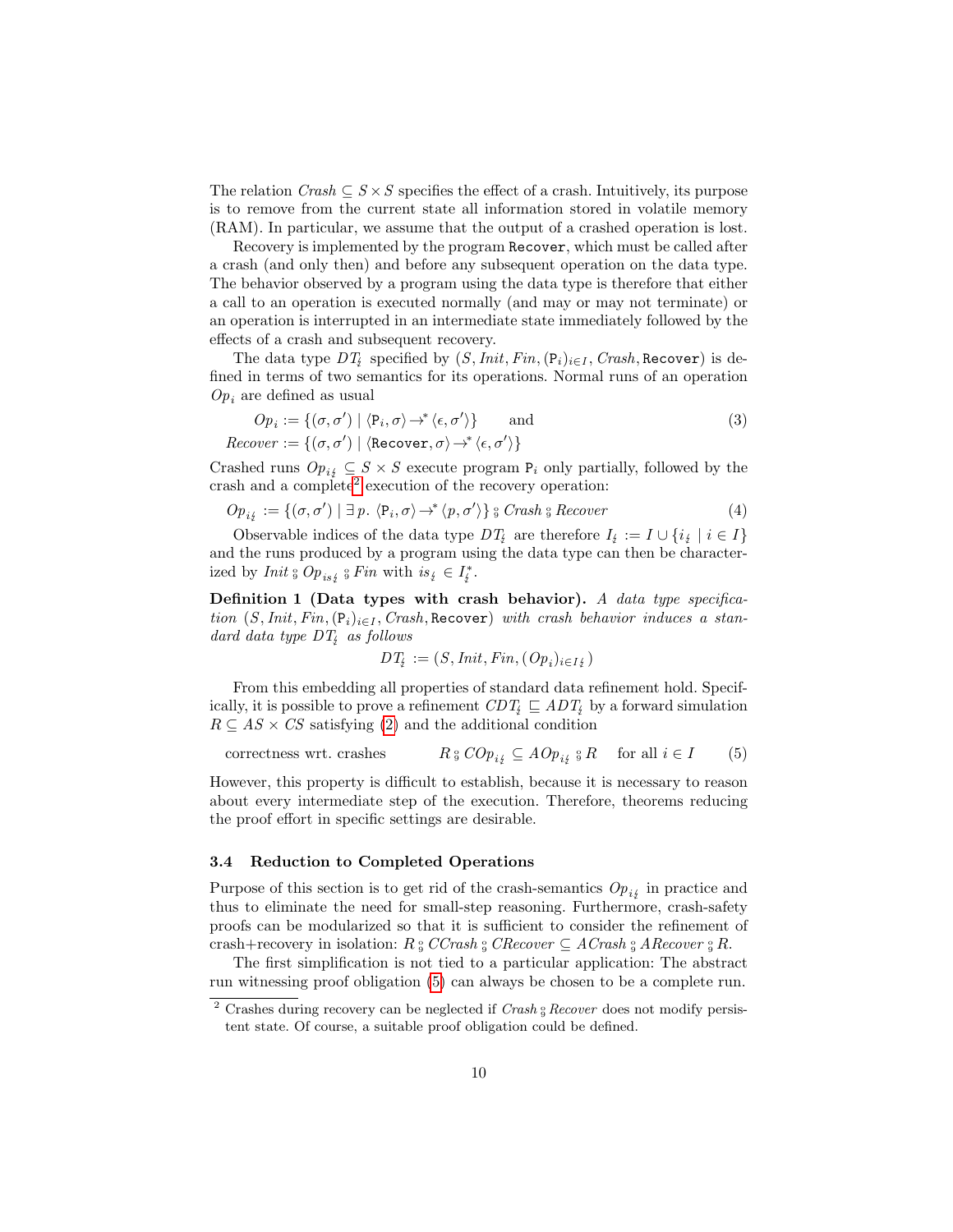<span id="page-11-0"></span>
$$
(rs, fs) \xrightarrow{P_i \to^* p} (rs_i, fs') \xrightarrow{Crash} (rs_?, fs') \xrightarrow{Recover} (rs'', fs'')
$$
\n
$$
p \to^* e \xrightarrow{i} \text{Crash}
$$
\n
$$
(rs', fs')
$$

Fig. 7: Completion of a trace with unaltered flash state.

Lemma 1 (complete abstract runs). The following proof obligation for crashed runs is sufficient and can be employed instead of [\(5\)](#page-10-2):

 $R \mathbin{\S} COP_{i\{i\}} \subseteq (A Op_i \cup Id) \mathbin{\S} ACrash \mathbin{\S} ARecover \mathbin{\S} R$ 

where Id is the identity relation (witnessing concrete runs that crash without any flash modifications). Furthermore, the condition is trivially complete if the program defining  $AOp_i$  has one step only.

*Proof.* From [\(3\)](#page-10-3) and [\(4\)](#page-10-4) for  $p := \epsilon$  we have  $AOp_i$  <sup>3</sup>  $ACrash$ <sup>3</sup>  $ARecover \subseteq AOp_{i}$ .<br>Similarly taking the whole program for n in (4) justifies the inclusion of L4 Similarly, taking the whole program for  $p$  in [\(4\)](#page-10-4) justifies the inclusion of  $Id$ . Lemma [1](#page-10-5) then holds by transitivity of  $\subseteq$  and monotonicity of  $\Box$ <sup>3</sup> R wrt.  $\subseteq$ .  $\square$ 

The hardware model in Sec. [2.1](#page-4-0) has the property that there is always a run with a hardware error, leaving the flash state unaltered. Consequently, the same holds for all sequences of flash operations and thus all erase block management operations. This makes the set of intermediate flash states a subset of the final ones and one has to consider only these for the verification.

This second simplification is specific to the separation of  $S = RS \times FS$  into volatile RAM state RS and persistent Flash state FS with  $\sigma = (rs, fs)$ . Crashes change the RAM state arbitrarily but leave the flash state intact:

<span id="page-11-2"></span>
$$
Crash := \{(rs, fs, rs', fs') \mid fs = fs'\}
$$
 (6)

Figure [7](#page-11-0) illustrates the basic idea. Assume a partial run of program  $P_i$  resulting in state  $(rs_i, fs')$ , crashing to  $(rs_i, fs')$  with an arbitrary RAM state  $rs_i$ . The final state after recovery is  $(rs'', fs'')$ . We can construct the alternative dashed run by executing the remaining program  $p$  without modifying the flash state: for all subsequent flash operations we pick the error cases (c.f. Fig. [2\)](#page-5-0).

<span id="page-11-1"></span>**Definition 2** (unaltered state assumption). A program  $P_i$  satisfies the unaltered state assumption, if for every partial run  $\langle P_i, rs, fs \rangle \rightarrow^* \langle p, rs_i, fs' \rangle$  a completion  $\langle p, rs_j, fs' \rangle \rightarrow^* \langle \epsilon, rs', fs' \rangle$  with the same final flash state fs' exists.

<span id="page-11-3"></span>Lemma 2 (completion of crashed runs). If  $P_i$  satisfies assumption [2,](#page-11-1) then  $Op_{i,j} \subseteq Op_i$   $G$  Crash  $G$  Recover for all  $i \in I$ 

*Proof.* Let  $(rs, fs, rs'', fs'') \in Op_{ij}$  be arbitrary. Then by definition [\(4\)](#page-10-4) there is a partial run  $\langle P_i, rs, fs \rangle \rightarrow^* \langle p', rs_j, fs'_1 \rangle$  with  $(rs_j, fs'_1, rs_7, fs'_2) \in Crash$  and  $(rs_?, fs'_2, rs'', fs'') \in Recovery$ . By assumption, there is also a final state  $(rs', fs'_1)$ of the complete run of  $P_i$ . By [\(6\)](#page-11-2)  $fs'_1 = fs'_2$ , and—since *Crash* admits arbitrary RAM transitions—we furthermore have  $(rs', fs'_1, rs_?, fs'_2) \in Crash$ . It follows that  $(rs, fs, rs'', fs'') \in Op_i$   $\sup$  *Grash*  $\sup$  *Recover.*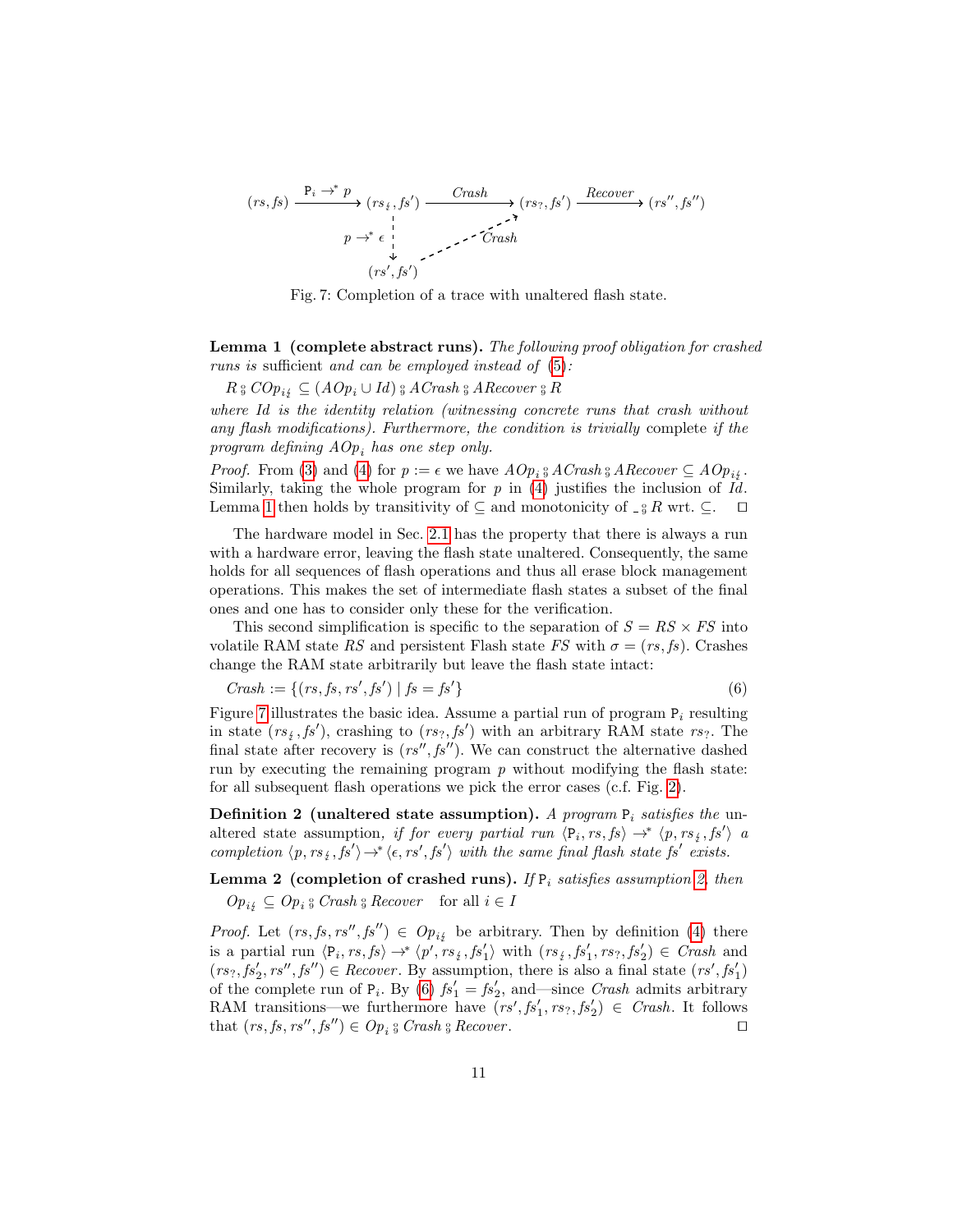<span id="page-12-2"></span>Corollary 3 (complete concrete runs) Given that CDT satisfies assumption [2,](#page-11-1) the following proof obligation for crashed runs is sufficient and can be employed instead of [\(5\)](#page-10-2):

 $R \nsubseteq COp_i \nsubseteq CCrash \nsubseteq CRecover \subseteq AOp_{i,j} \nsubseteq R$ 

*Proof.* By Lemma [2,](#page-11-3) transitivity of  $\subseteq$  and monotonicity of  $R_{9}$  – wrt.  $\subseteq$ . □

The unaltered state assumption [2](#page-11-1) can be broken down to a property about single steps as follows:

<span id="page-12-3"></span>**Lemma 4 (trace existence)** If  $P_i$  always terminates and all call to flash operations  $mtd\_op(...)$  can leave the flash unmodified, then  $P_i$  satisfies definition [2.](#page-11-1)

*Proof.* Let  $\langle P_i, rs, fs \rangle \rightarrow^* \langle p, rs_j, fs' \rangle$  be a partial run. We show that for every n there is a remaining program  $p'' \neq \epsilon$  and RAM state rs'' with

<span id="page-12-1"></span>a)  $\langle p, rs_i, fs' \rangle \rightarrow^{ or b)  $\langle p, rs_i, fs' \rangle \rightarrow^n \langle p'', rs'', fs' \rangle$$ i (7)

This means that it is possible to construct a run that leaves the flash state unmodified, and a) terminates in at most n steps or b) has length  $n$ . The proof is by induction over n. In the inductive case  $n \mapsto n + 1$ :

Given case a) of the induction hypothesis, [\(7\)](#page-12-1) trivially holds for  $n + 1$ , too. Otherwise, b) yields  $\langle p, rs_j, fs' \rangle \rightarrow^n \langle p'', rs'', fs' \rangle$  with  $p'' \neq \epsilon$ .

If  $p'' = \text{mtd} \text{ of } (n, k)$ ;  $p'''$  for some flash operation  $\text{mtd} \text{ of } p$ , then  $\langle p'', rs'', fs' \rangle \rightarrow$  $\langle p''', rs'''', fs' \rangle$  holds for some  $rs'''$  by assumption. Otherwise, no potential first step of  $p''$  modifies the flash state and at least one such step exists, since all runs terminate (and therefore do not get stuck). In both cases the trace is extended by one step and either a) or b) for  $n + 1$  follows.

Since all runs of  $P_i$  terminate by assumption, [\(7\)](#page-12-1) implies that a completion without further flash modifications exists as required by definition [2.](#page-11-1)  $\Box$ 

<span id="page-12-4"></span>**Theorem 5 (reduction)** If CDT<sub>i</sub> satisfies the unaltered state assumption, and all operations of CDT<sub>4</sub> and ADT<sub>4</sub> terminate, a refinement CDT<sub>4</sub>  $\subseteq$  ADT<sub>4</sub> holds if in addition to the ordinary proof obligations given in Sec. [3.1,](#page-8-2) just one additional property for crash and subsequent recovery can be shown:

<span id="page-12-5"></span>recovery  $\S CCrash \S$  CRecover  $\subseteq ACrash \S$  ARecover  $\S R$  (8)

Proof. By combining the above commutation with correctness [\(2\)](#page-9-2) of each operation  $i \in I$ , Lemma [1,](#page-10-5) and Corollary [3.](#page-12-2)

#### <span id="page-12-0"></span>4 Correctness of the EBM Implementation

This section outlines the invariants and proofs for crash-safe refinement of the specification (Sec. [2.4\)](#page-8-1) to the EBM implementation (Sections [2.1](#page-4-0) to [2.3\)](#page-7-0). The operations are  $I = \{$ read, write, map, unmap, erase, wearlevel, backgrounderase $\}$ as outlined in Sec. [2.2,](#page-5-1) where the last two are background operations invisible on the abstract layer.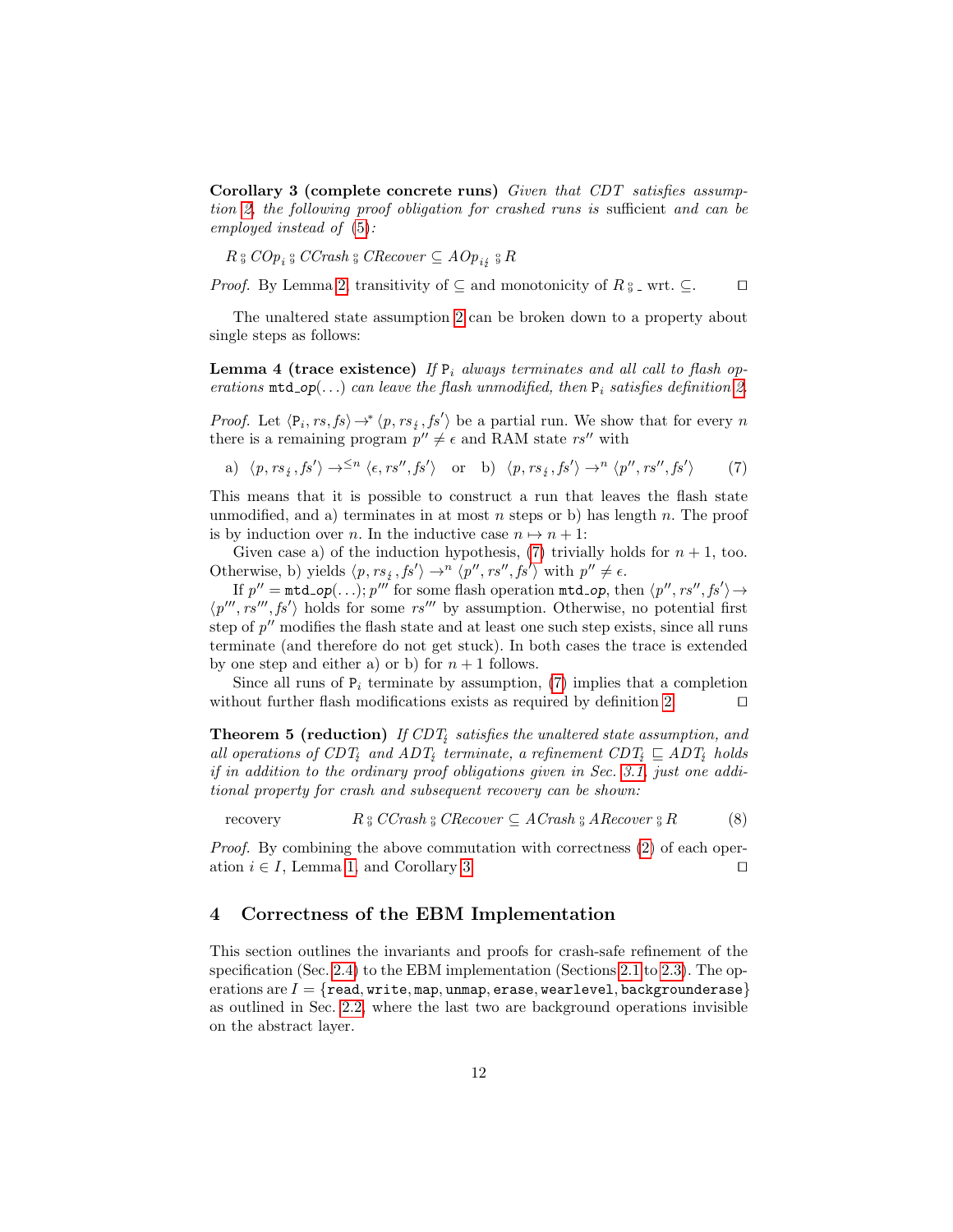The abstract data type  $ADT_i$  has only one state variable, avols, that is considered to be persistent, and thus  $ACrash = Id$ , and recovery is specified by the program abstract\_recover shown in Sec. [2.4.](#page-8-1)

The concrete data type  $CDT<sub>f</sub>$  has persistent state pebs. The RAM state includes the block mapping vols, the erase queue and other data structures that we have omitted from this paper. CCrash only guarantees that pebs is unmodified, all other state becomes arbitrary. We have shown the recovery operation recover in Fig. [6.](#page-7-1)

Every operation of our hardware model (Sec. [2.1\)](#page-4-0) has the possibility to fail nondeterministically without effect. In particular, it is easy to check for all MTD operations the syntactic shape atomic modification or fail. According to Lemma [4](#page-12-3) and Theorem [5](#page-12-4) the standard data refinement proof obligations and separately [\(8\)](#page-12-5) for crash followed by the recovery remain to be shown. Of course, we prove termination and that all system invariants stated here (and others) are preserved by all operations.

#### 4.1 Refinement of Normal Operations

Abstract and concrete states are related as follows. A logical block  $l$  in volume  $v$ that is mapped to a physical block  $n$  is also mapped in the abstract states *avols* with the same (application) data. Unmapped LEBs are erased or unmapped abstractly. Formally:

| $avols[v][l] = \texttt{mapped}(data, fill)$ | when | $vols[v][l] = n$        |
|---------------------------------------------|------|-------------------------|
| $avols[v][l] \in \{erased, unmapped\}$      | when | $vols[v][l] =$ unmapped |

where  $data$  is the sub-array of  $peds[n]$  starting at the third page, and the abstract counter  $\text{full} \ge \text{p}ebs[n].$  fill is at least as high as the concrete counter.<sup>[3](#page-13-0)</sup> These two conditions are sufficient for correctness [\(2\)](#page-9-2) of all seven operations in  $I$ .  $\Box$ 

#### 4.2 Refinement of Recovery

The proofs for the correctness of recovery [\(8\)](#page-12-5) are much more involved and require additional knowledge about the state. A major difficulty is to come up with a loop invariant for recover. The intermediate value of vols is not necessarily related to the mapping before the crash, since vols may refer to obsolete PEBs temporarily. The following maximality criterion establishes the connection:

Definition 3 (maximal mappings). A candidate for the mapping of a logical block  $(v, l)$  is a physical block that stores  $(v, l)$  as inverse mapping in its header and is mapped, pending obsolete, or truly obsolete. The best candidate has the highest sequence number among these.

A mapping table vols is maximal, if vols[v][l] is the number of the best candidate for all  $(v, l)$ , if it exists, and unmapped otherwise.

A mapping vols is partially maximal, if vols[v][l]  $\neq$  unmapped implies that  $vols[v][l]$  is the best candidate.

<span id="page-13-0"></span><sup>3</sup> During wear-leveling the fill count may decrease as part of the migration of data. Allowing a higher fill count in the specification hides the effect of wear-leveling.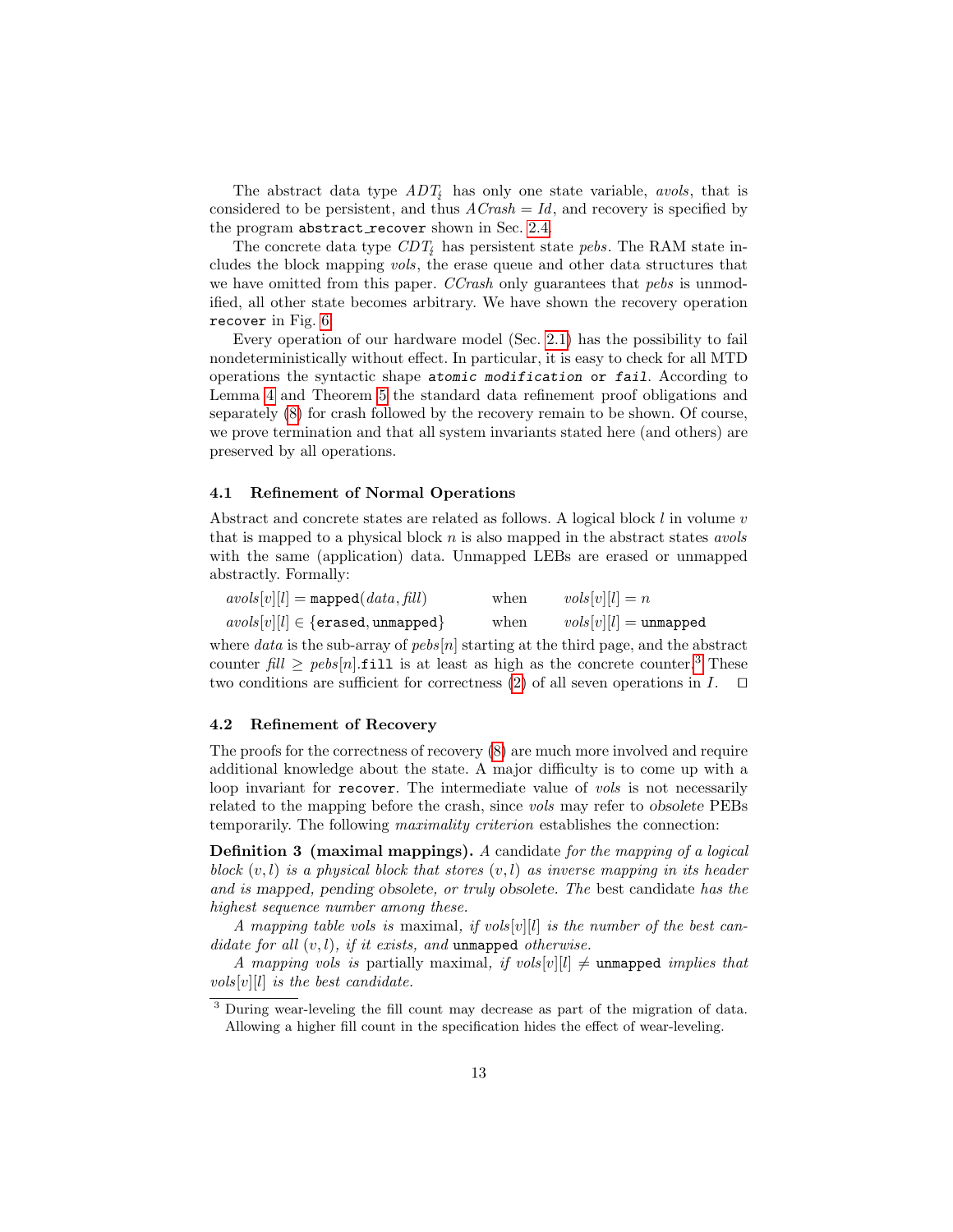A partial maximal mapping vols is not necessarily maximal, since some logical blocks may be unmapped, namely those blocks that are pending obsolete.

<span id="page-14-1"></span>Proposition 6 The recovery loop of concrete operation recover has the invariant that vols is maximal with respect to the subrange  $\{1, \ldots, i\}$ , where i is the loop counter, and thus the result is a maximal mapping for pebs .

Theorem 7 (recovery) recover refines abstract\_recover, i.e.,  $(8)$  holds.

Proof. The high-level argument can be summarized as follows:

- 1. Establish the system invariant that vols is partially maximal
- 2. The mapping vols' produced by recover is maximal by Proposition [6](#page-14-1)
- 3. Uniqueness of best candidates implies  $vols \subseteq vols'$ , defined by

 $\forall v, l. \; vols[v][l] \neq \text{unmapped} \rightarrow \textit{vols}'[v][l] = \textit{vols}[v][l]$ 

(There is an additional system invariant that sequence numbers are unique.) 4. Show that  $\subseteq$  propagates through the simulation relation R:

avols  $\subseteq$  avols' holds, as required by the abstract recovery in Sec. [2.4.](#page-8-1) □

Step 4. needs another property that must be included in R, namely that pending obsolete blocks are not erased in the abstract layer, because only unmapped blocks may reappear. This can be formalized by referring to the erase queue:

 $avols[v][l] =$  erased implies eq-entry $(n,(v,l)) \notin eraseq$  for all n

#### <span id="page-14-0"></span>5 Related Work & Conclusion

In this paper, we present the mechanized verification of an erase block management layer for flash memory, dealing with nondeterministic hardware errors, including data corruption. We demonstrate safety of the layer against unexpected power loss. We develop a novel extension to data refinement for this purpose, which considers crashes as an additional and orthogonal concept. We provide reduction criterions to greatly reduce the proof effort in practice, based on a correspondence between crashes and nondeterministic hardware failures.

Recovery from failure has been studied quite a bit in the context of transactions. However, we are not aware of an approach that supports a uniform way to specify unexpected crashes or that integrates into refinement. The main difference is that we have to consider crashes at each program location, whereas rollback of transactions is triggered explicitly, see for example Hoare's work on compensable transactions [\[15\]](#page-16-14). Freytag et. al. [\[11\]](#page-16-15) use a specialized predicate transformer semantics to study crashes, but their approach is very specific to databases and too restricted for our purpose.

The main challenges of the verification are that mappings can reappear after a power loss as a consequence of asynchronous erase and that wear-leveling can produce invalid blocks.

Related work on verification of flash memory access includes [\[18\]](#page-16-16) (using Alloy), [\[26\]](#page-16-17) (Promela/Spin), and [\[5\]](#page-15-6) (Event-B). We think that the limitations of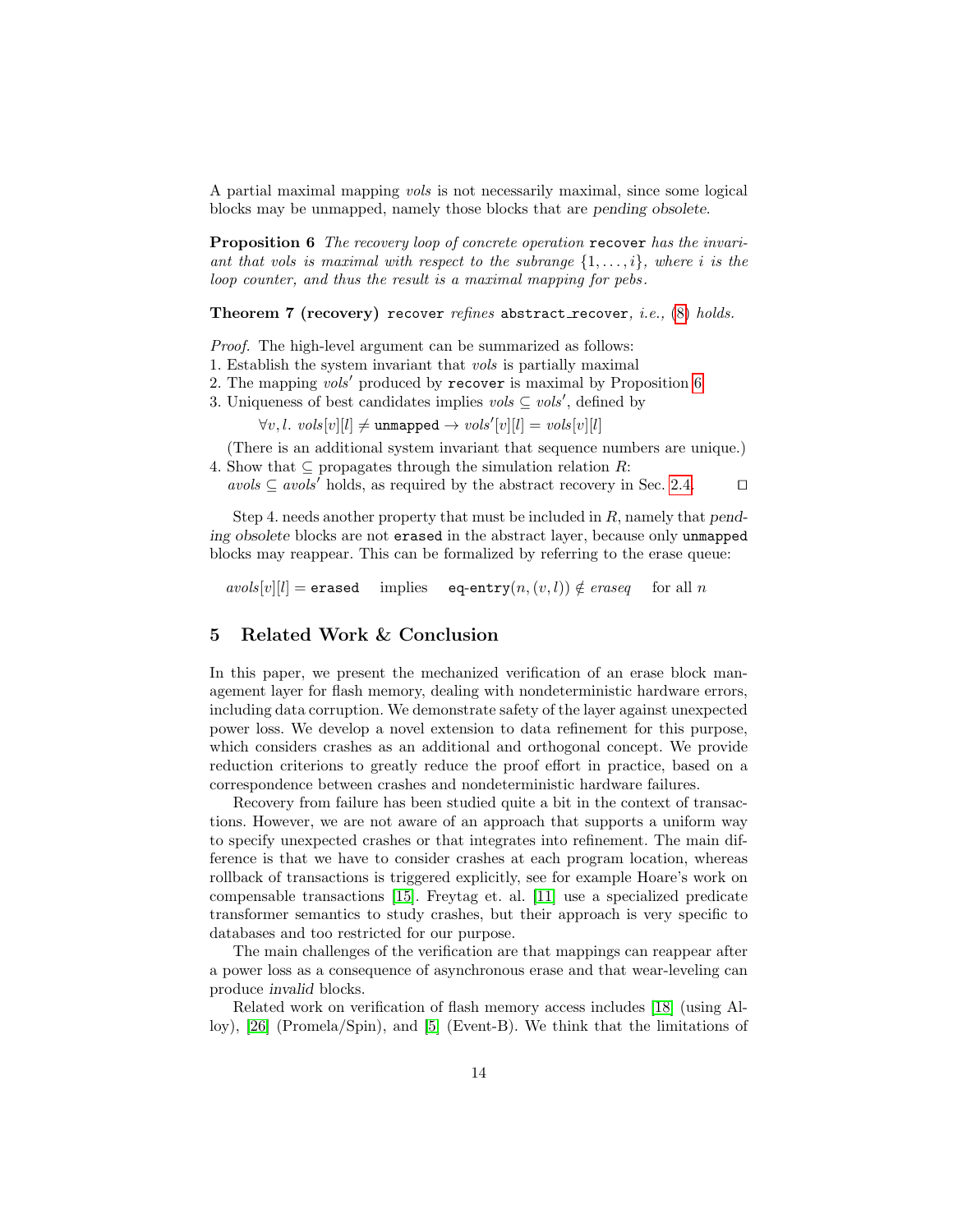real hardware are not addressed adequately. In particular, all three formalizations specify mappings at the granularity of pages, which is in principle less space-efficient and leads to longer mount times. More importantly, the existence of additional bits per page is assumed to (in-)validate mappings. This simplifies atomic migration of blocks greatly, but modern hardware tends not to support such bits [\[28\]](#page-16-18). The same criticism applies to the assumption made by all three models that pages in a block can be written in any order.

Models [\[18,](#page-16-16)[26\]](#page-16-17) are validated by bounded model-checking and they are tuned accordingly to prevent state space explosion. In [\[18\]](#page-16-16) the effect of power-loss is intertwined with the write operation, and it is therefore hard to judge the adequacy of the model.

Except for the low-level flash model [\[4\]](#page-15-7), existing work neglects data corruptions as far as we know. We are not aware of the verification of an application layer (i.e., the EBM) that has to deal with such corruptions.

The size of the formal models is around 2300 lines, half of which is ASM code, the rest can be attributed to algebraic specifications (i.e., data types, functions and predicates including invariants, not including the KIV libraries). We estimate that the net-effort for specification and verification was seven personmonths.

Ongoing work integrates the models with the actual Linux MTD interface so that we can run our EBM on real hardware. In the future, we will apply the crash-safe refinement theory to other layers in our flash file system, e.g. [\[25,](#page-16-19)[8\]](#page-15-0).

Acknowledgement. We thank Timo Hochberger for digging through the UBI documentation and source code and creating the initial models.

#### References

- <span id="page-15-4"></span>1. K.R. Apt, F. S. de Boer, and E.-R. Olderog. Verification of Sequential and Concurrent Programs. Springer-Verlag, 3rd edition, 2009.
- <span id="page-15-5"></span>2. E. Börger. The ASM Refinement Method. Formal Aspects of Computing,  $15(1-$ 2):237–257, 2003.
- <span id="page-15-1"></span>3. E. Börger and R. F. Stärk. Abstract State Machines  $- A$  Method for High-Level System Design and Analysis. Springer, 2003.
- <span id="page-15-7"></span>4. A. Butterfield and J. Woodcock. Formalising Flash Memory: First Steps. IEEE Int. Conf. on Engineering of Complex Computer Systems, 0:251–260, 2007.
- <span id="page-15-6"></span>5. K. Damchoom and M. Butler. Applying Event and Machine Decomposition to a Flash-Based Filestore in Event-B. In M.V. Oliveira and J. Woodcock, editors, Formal Methods: Foundations and Applications, pages 134–152. Springer, 2009.
- <span id="page-15-3"></span>6. W. de Roever and K. Engelhardt. Data Refinement: Model-Oriented Proof Methods and their Comparison, volume 47 of Cambridge Tracts in Theoretical Computer Science. Cambridge University Press, 1998.
- <span id="page-15-2"></span>7. Samsung Electronics. Page program addressing for MLC NAND application note, 2009. <http://www.samsung.com>.
- <span id="page-15-0"></span>8. G. Ernst, G. Schellhorn, D. Haneberg, J. Pfähler, and W. Reif. Verification of a Virtual Filesystem Switch. In Proc. of Verified Software: Theories, Tools, Experiments, volume 8164, pages 242–261. Springer, 2014.